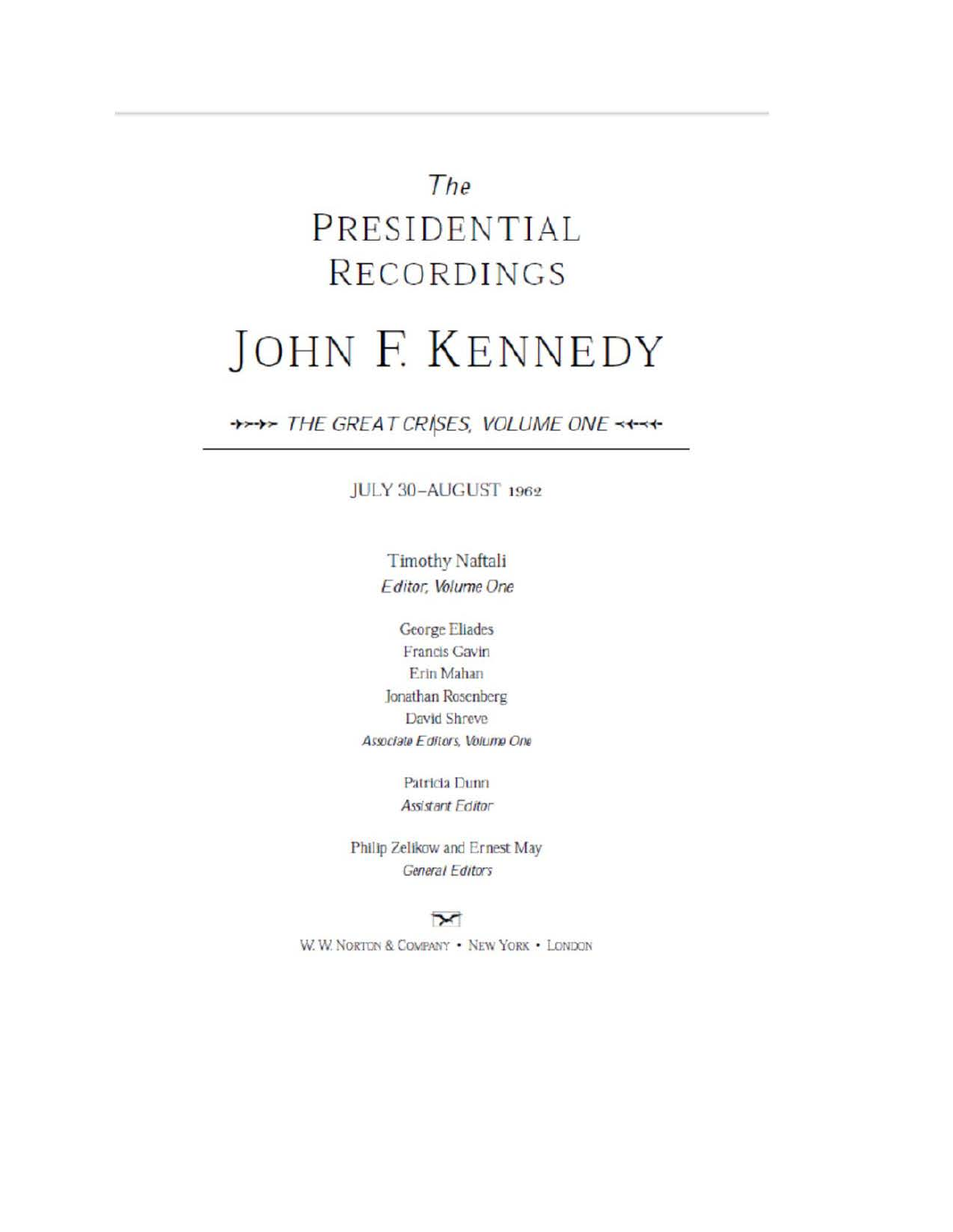Goodwin: Has he changed a lot of commanders, military commanders in the garrisons?

Gordon: He's changed a number and he's threatening to change others. How far he goes on those changes depends a little bit on the resistance of the military.

I think one of our important jobs is to strengthen the spine of the military. To make it clear, discreetly, that we are not necessarily hostile to any kind of military action whatsoever if it's clear that the reason for the military action is-

President Kennedy: Against the Left.

Gordon: - he's giving the damn country away to the-

President Kennedy: Communists.

Gordon: Exactly. And there is a lot of evidence that Goulart, willing ly or unwiUingly. has been *[unclear]* that.

A few weeks ago just after Dantas was defeated in Congress,<sup>35</sup> he [Goulart] had a specific plan, which he told Kubitschek.<sup>36</sup> Kubitschek told me this firsthand. A plan to nominate a cabinet of his own without a prime minister. He told the Congress that he wouldn't expect this Congress to ratify [it], but he hoped the next Congress would, which is going to be elected in October. And to call for a plebiscite now for a return to a presidential regime in October.

Kubitschek took this to thirty high military officers and they told him unanimously that this was obviously unconstitutional and if Goulart tries it, they would oppose him. He asked whether he could tell Goulart that. They all said yes, and some said, "Well, it would be better to sign our names to a statement." And he went back to Goulart and Goulart withdrew.

You see the kind of thing that's in his mind. This is ... he's thinking actively about a kind of white coup. as they call it. And if the military are too frightened . . . if they feel that there is no support anywhere, inside or outside, especially outside-which means us-if they take action, then they ... They were, 1 am told ... I was unfortunately sick in bed the week before last, just gradually getting on my feet-

President Kennedy: Yeah.

Gordon: - this last week before I came up on Wednesday. I did man-

<sup>35.</sup> In june. the Brazilian Congress had refused to accept Francisco San Tlago Dantas as prime minister.

<sup>36.</sup> Former president Juscelino Kubitschek de Oliveira, arguably Brazil's most popular politician. could not succeed himself In I 960 but remalned a strong future contender for the presidency.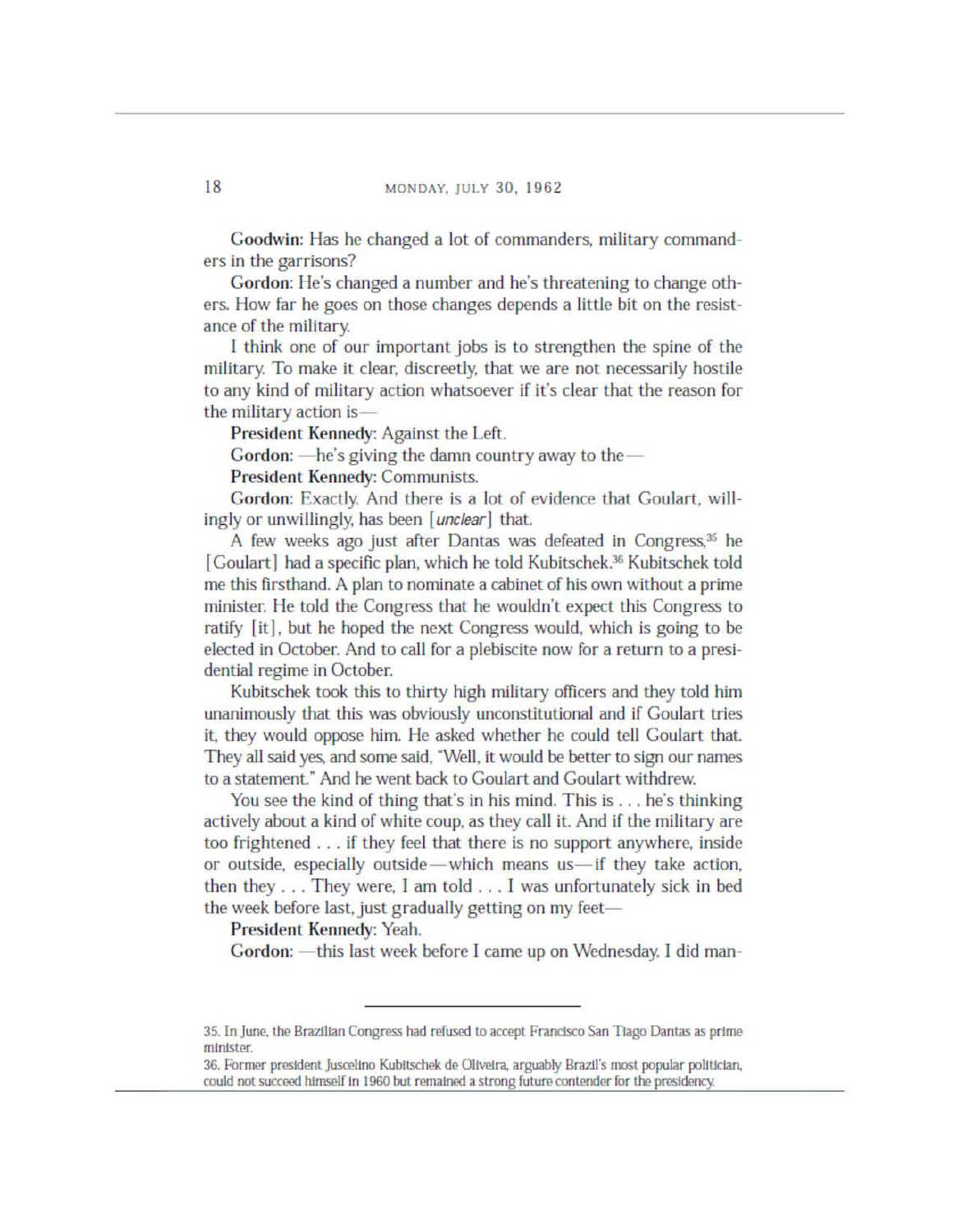age to see Goulart, and the new foreign minister and the prime minister Tuesday night, and Walter Moreira Salles on Sunday.

Eleven seconds excised as classified information.

Gordon: The military, I can see that they are very friendly to us: very and-Communist, very suspicious of Goulart. And they expressed great dismay at our position on Peru.

Well, 1 can explain to them what the political circumstances are. I think it's important that we should make it clear. to these friendly people, the ones we really know are friendly-

President Kennedy: But by the-

Gordon: That the Peruvian case is not necessarily-

President Kennedy: Yeah. But by this week we'll be right back recognizing the Peruvian government.

Goodwin: Well, I think it-as long as they understand that a military action to save constitutionality-

President Kennedy: [ Grunts ]

Goodwin:  $-$  is fine. Then I think that that's why we can't have the OAS meeting because this would really discourage the military.<sup>37</sup> If you start getting all these countries together and-

President Kennedy: Yeah.

Goodwin: - passing resolutions against-

President Kennedy: That's what I want to say today at this [unclear]. Goodwin: Because we may very well want them [the Brazilian military] to take over at the end of the year, if they can.

Gordon: We have that military front. And as I see it their function is first to keep Goulart on the rails-

President Kennedy: What kind of liaison do we have with the military? Gordon: Well, it's pretty good.

The military's not united. This is one of the things that make it complicated. There are a few officers who are strong left-wingers themselves, including a couple in quite high positions: commander of the first army, which is in the city Rio de janeiro ... a very dangerous fellow. Goulart toyed with the notion of making him minister of war and then withdrew because there was a hell of a lot of [unclear].

President Kennedy: Do you think if Goulart had power-

You know you get into these fights with Congress and just about use anything to get your way.

<sup>37.</sup> The abbreviation OAS stands for Organization of American States.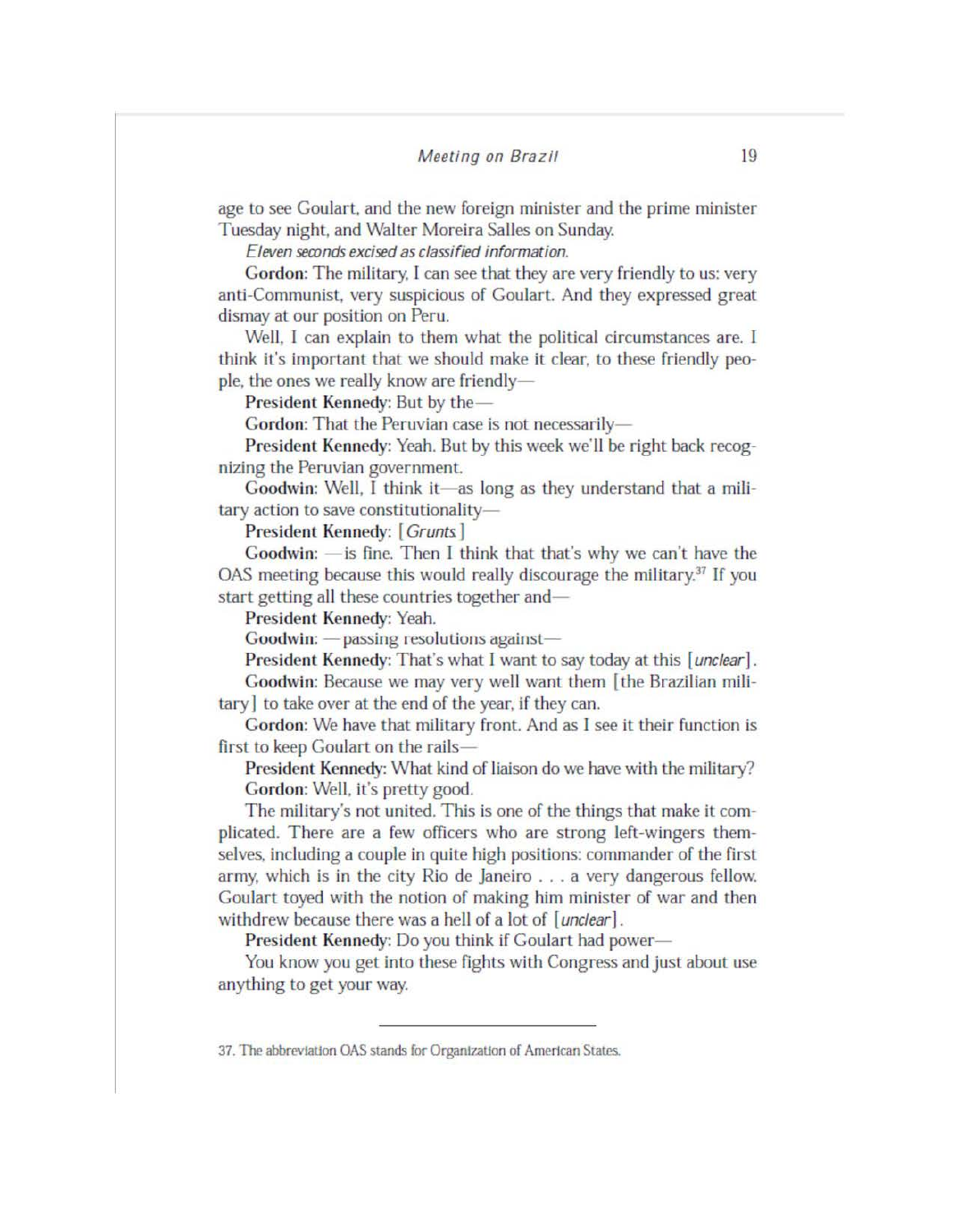## *Meeting on Braz* i1 <sup>21</sup>

Goodwin: I think. strengthen our relations with the military: we're making our position fairly clear to them. Maybe McNamara ought to review the people he has there and see if he can [unclear].<sup>38</sup>

Gordon: Well, we need, we need a new Army attaché badly.

Goodwin: You see, is there anything else-

Gordon: The Army is much ... that's the ... most important [of the three Brazilian services) . This is the key fellow in the relationship.

President Kennedy: Our fellow, is he good?

Gordon: Our present fellow is . . . he's nice but fairly stupid.<sup>39</sup> I talked with General [*unclear*] about it.

President Kennedy: But. of course, we don't have many fellows who can speak Portuguese, do we?

Gordon: Well. there are a few around. not many. not many. But I think that McNamara-

President Kennedy: All right. Now let's have a-When are you going back there?

*Ten seconds excised* as *dassified material.* 

Gordon: Yes.

President Kennedy: When do we get a look at it now before we-so we know where we are going?

Goodwin: Well, you have the last-

President Kennedy: Like this Army-Who are you talking to about changing the Army attache?

Gordon: I talked to General [ $unclear$ ].<sup>40</sup>

President Kennedy: Well now, is there any use in changing a fellow. when within three months you may be able-to have to-can he establish his links within three months?

Gordon: Uh. yes.

President Kennedy: Is there anybody that's ever been there before, that's had good relations we could send back?

Goodwin: \Nhat about this Eisenhower [ *undear]?*  Gordon: Dick Walters?<sup>41</sup>

<sup>38.</sup> Robert S. McNamara was U.S. secretary of defense.

<sup>39.</sup> Colonel Stanley N. Lonning was U.S. Army attaché in Brazil.

<sup>40.</sup> In an interview with Timothy Naftali on 3 August 2000, Ambassador Gordon recalled that before returning to Washington in July 1962, he had spoken with General Andrew P. O'Meara. the commander in chief. Caribbean, about changing the U.S. Army attache in Brazil.

<sup>41.</sup> Colonel Vernon Walters. A linguist, fluent in seven languages, Walters had served in Italy during World War II as the U.S. Army's combat liaison officer to the Brazilian Expeditionary Force. He went to Brazil for three years after the war as assistant military attaché in Rio de